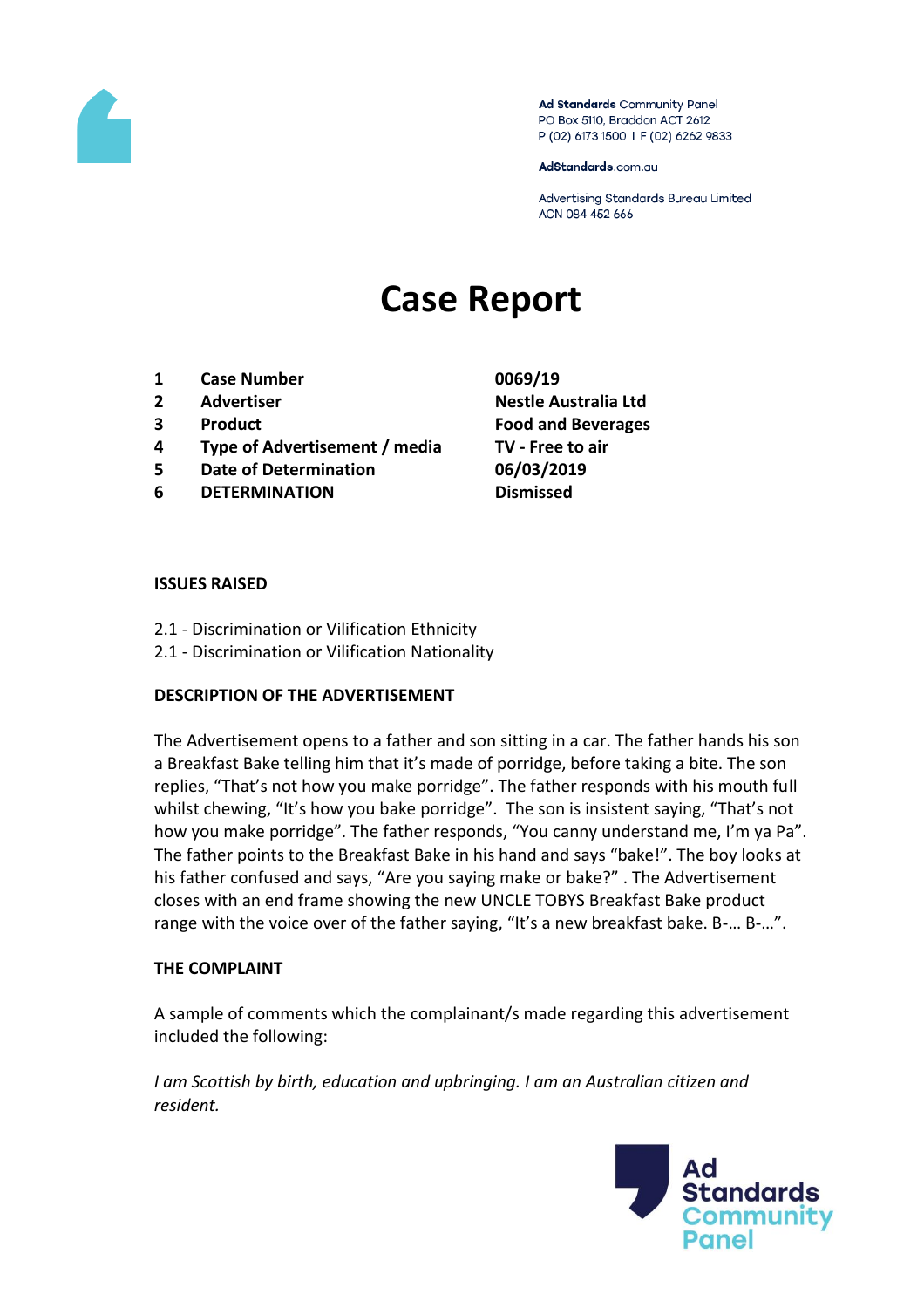

*This advertisement mocks my Celtic ethnicity and my Scottish heritage as is displays a mocking stereotype in that:*

*1. the voices used by the actors mock the Scottish accent and pronunciation of words. Had the same actors been portraying an Indian, or African accent or that of an indigenous Australian the it is likely the advert would be deemed offensive. The Actors are clearly not Scottish. There is no requirement for them to mock a person's speech, the simplest way would be to have Scottish Actors play the parts.*

*2. the Actors have red hair, this is a stereotype applied to persons from Scotland and Ireland. This stereotype is regularly mocked. I do not have red hair hover believe this issue will cause offence.*

*Using racism and vilification, portraying different accent in an undermining derogatory manner, disrespecting cultural identity through mockery of accent. Principal key Australian business representing unfair representation of Australia, that Australia finds it acceptable to be racist and non-accepting of all cultures.*

*I am offended by the manner in which Scottish accents are denigrated in this advert. I consider that making fun of how an entire ethnic groups speaks is offensive and I am certain this would not be tolerated if the advertiser used any other ethnic group that is resident in Australia today.*

# **THE ADVERTISER'S RESPONSE**

Comments which the advertiser made in response to the complainant/s regarding this advertisement include the following:

*UNCLE TOBYS Breakfast Bakes are distributed and marketed in Australia by Cereal Partners Australia Pty Ltd (CPA). CPA is the local division of Cereal Partners Worldwide, an international partnership between Nestlé and General Mills. Thank you for the opportunity to comment on the issues raised in the Complaints.*

# *1. Codes Considered*

*In considering the Complaints and our response, CPA has reviewed the Advertisement in the context of all of the Codes the Ad Standards Community Panel administers, including the AANA Advertiser Code of Ethics (Code of Ethics) and the Food & Beverage Advertising & Marketing Communications Code (Food Code). As directed we have given particular consideration to section 2.1 of the Code of Ethics which is set out below:*

*2.1: "Advertising or Marketing Communications shall not portray people or depict material in a way which discriminates against or vilifies a person or section of the community on account of race, ethnicity, nationality, gender, age, sexual preference, religion, disability, mental illness or political belief."*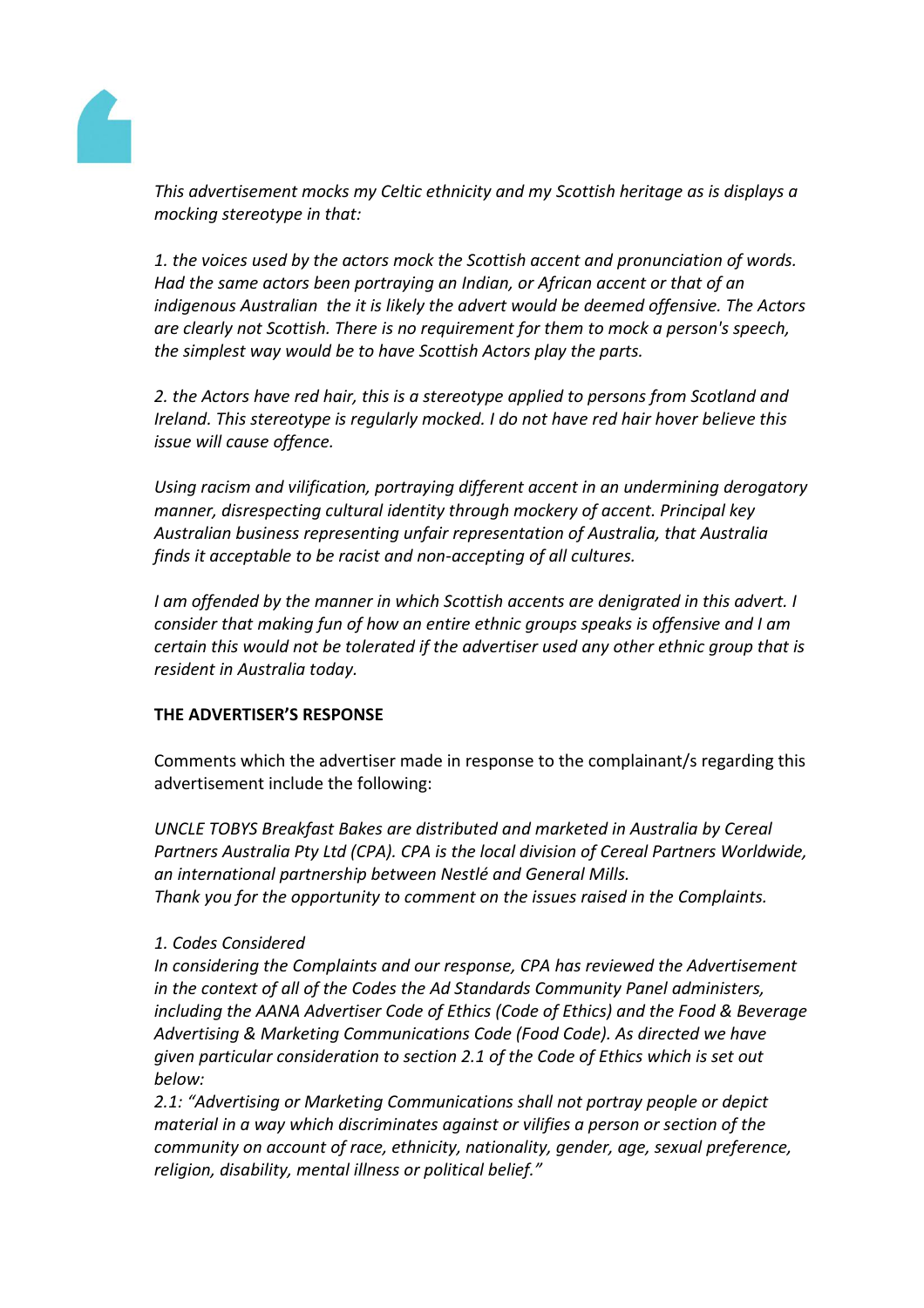

*We respond to the Complaints in detail below, however state from the outset that CPA considers the Advertisement complies in all respects with the Code of Ethics and Food Code.*

## *2. The Advertisement*

*The Advertisement opens to a father and son sitting in a car. The father hands his son an UNCLE TOBYS Breakfast Bake telling him that it's made of porridge, before taking a bite of the Breakfast Bake. The son replies, "That's not how you make porridge". The father responds with his mouth full whilst chewing, "It's how you bake porridge". The son is insistent saying, "That's not how you make porridge". The father responds, "You canny understand me, I'm ya Pa". The father points to the Breakfast Bake in his hand and says "bake!". The boy looks at his father confused and says, "Are you saying make or bake?" . The Advertisement closes with an end frame showing the new UNCLE TOBYS Breakfast Bake product range with the voice over of the father saying, "It's a new breakfast bake. B-… B-…".*

## *3. Response*

*CPA asserts that the Advertisement does not a breach the Code of Ethics. The Advertisement is a modern refresh of the iconic 80s advertisement for UNCLE TOBYS oats to launch new UNCLE TOBYS Breakfast Bakes, bringing back the nostalgia of the popular original advertisement featuring a boy with a Scottish accent. The iconic 80s advertisement was aired in 1989 and was an advertisement to launch UNCLE TOBYS instant porridge. The 80s advertisement celebrated the Scottish roots of oats and resulted in the adoption of the phrase "That's not how you make porridge" into the Aussie vernacular. The original advertisement can be viewed here: https://www.youtube.com/watch?v=UTcA-e6bqVY.* 

*The AANA Code of Ethics Practice Notes (Practice Note) defines the following types of behaviour and restricts depictions of those types of behaviour against people within certain groups:*

- *discrimination – unfair or less favourable treatment; and.*
- *vilification – humiliates, intimidates, incites hatred, contempt or ridicule.*

*CPA submits that the Advertisement is not a breach of the Code of Ethics in that it neither discriminates nor vilifies a person or group of people based on their nationality or race. In fact, CPA submits that the Advertisement taps into the rich heritage of the UNCLE TOBYS brand and fond memories of the much loved iconic 80s advertisement by modernising the familiar line to "It's how you bake porridge" in a humorous and relatable interaction between father and son. The tone of the Advertisement is lighthearted and amusing in nature. The use of Scottish accents is reminiscent of the iconic 80s advertisement with the memorable phrase "that's not how you make porridge". CPA considers that what portrayed is a harmless exchange between father and son which does not in any way make fun of the Scottish accent, instead it reflects a*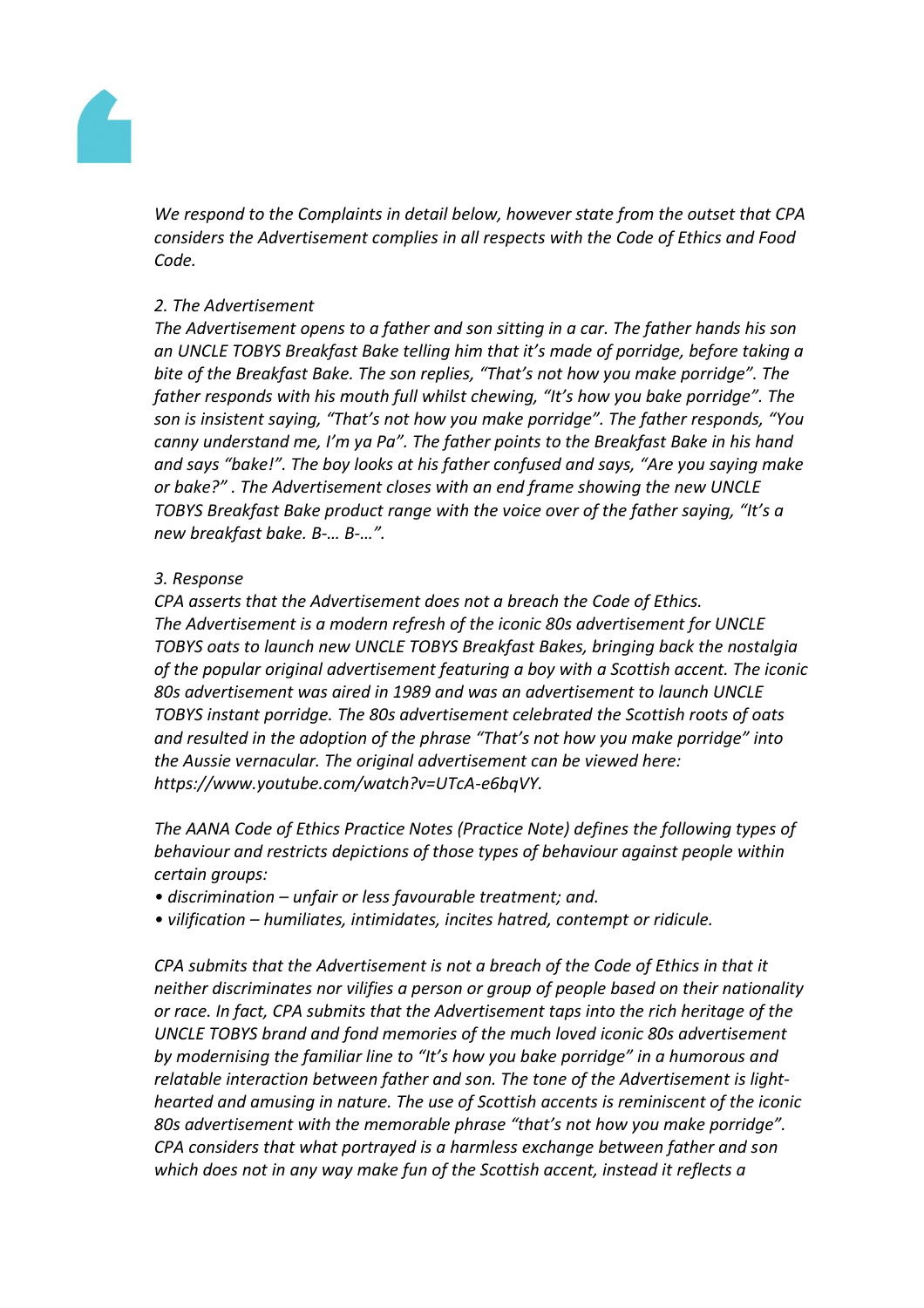

*common comical scenario that one can face of being misunderstood when talking to someone (even a family member) with their mouth full (despite the same language being spoken).*

*CPA considers the use of Scottish accents is justified in the context and serves a particular purpose. The clear intention of the segment is to draw upon the nostalgia of the iconic advertisement that was broadcast in the 1980's whilst unveiling to viewers a new oat breakfast product in a different and convenient format. In this way the Advertisement continues the message of convenience which was part of the original 80s advertisement and speaks to how the preparation and consumption of oats has changed over time. Initially from the traditional lengthy preparation method which required soaking of oats overnight before cooking in a saucepan (as prepared by those in Scotland), to the preparation method of cooking with instant oats in hot water and milk in a matter of minutes, to now consuming oats whilst on the move, straight out of the packet and in a baked format. The similarity of the words "make" and "bake", cleverly mirror this innovative shift.*

*The Advertisement does not make any disparaging, derogatory or demeaning comments in reference to Scottish people, nor is the father and son speaking with an accent in the Advertisement portrayed in a negative manner. It does not treat members of the community with Scottish heritage less favourably, or mock or ridicule Scottish people. The Advertisement is in line with the Practice Note which states "Advertisements can humorously suggest stereotypical aspects of an ethnic group or gender, provided the overall impression of the advertisements does not convey a negative impression of people of that group." It is important to point out that the actors playing father and son are of Scottish heritage. Further, the grandfather of the actor playing the son (who is Scottish), was present during the filming of the Advertisement.*

*The Advertisement was given a CAD Rating of W and was placed in programming accordingly. Our advertising agency and our media buyers and planners have taken care to ensure that the relevant audience for this Advertisement is P25-54 and the scheduling of our television commercials complies with the provisions of the Code of Ethics.*

*In light of the above and as the classification for the advertisement demonstrates, it is submitted that the Advertisement does not depict material that discriminated against or vilified any person or section of the community and therefore the Advertisement does not breach Section 2.1 of the Code of Ethics.*

## *4. Summary*

*CPA takes the Complaints very seriously and by broadcasting this Advertisement did not intend to cause offence to the complainants, their family or any member in the community that is of Scottish heritage. CPA acknowledges the Complaints and the*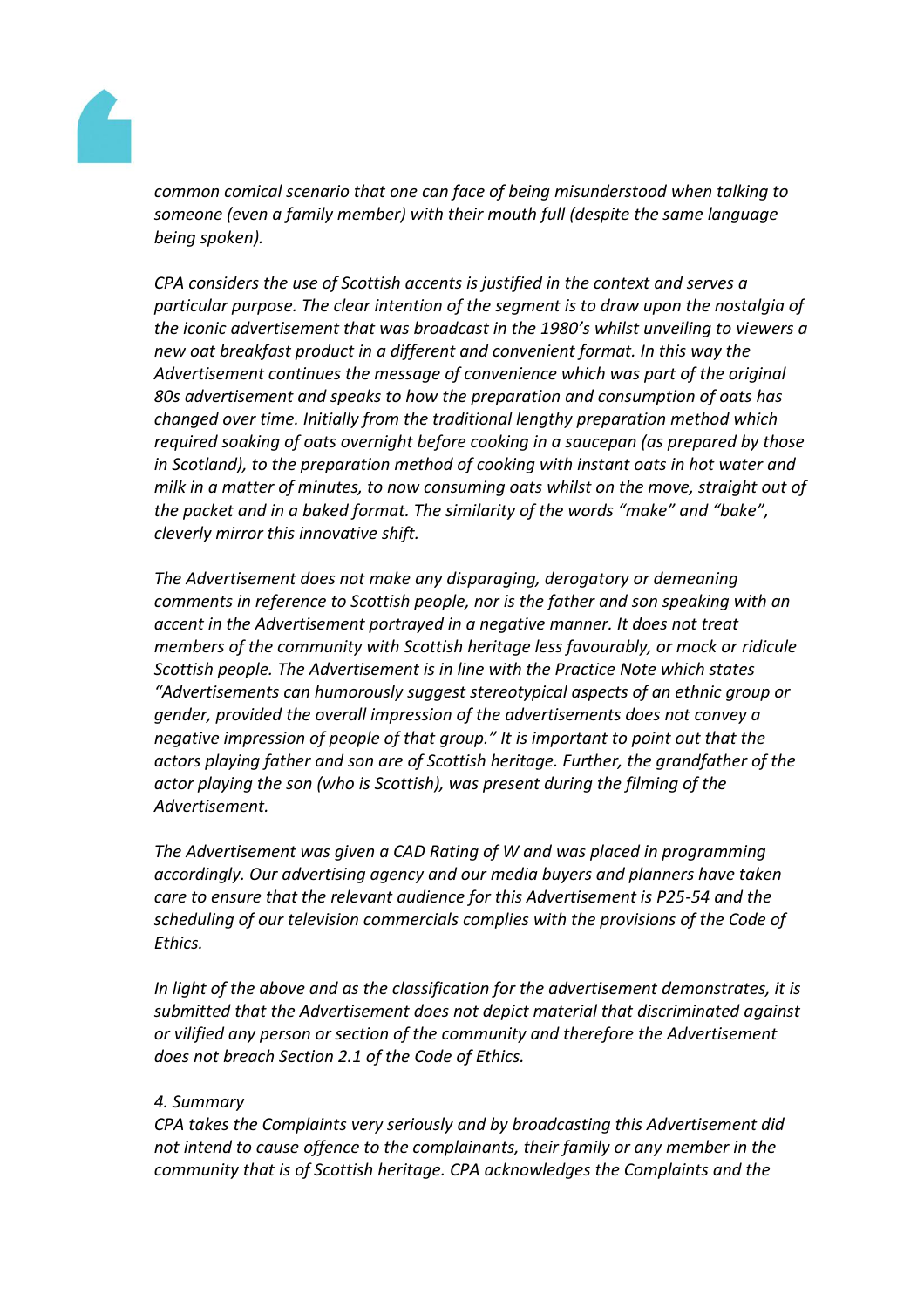

*importance of responsible marketing, however disagrees with any assertion by the complainants that the Advertisement is in contravention of any of the matters set out in Section 2 of the Code of Ethics. On this basis CPA respectfully requests that the Complaints be dismissed.*

## **THE DETERMINATION**

The Ad Standards Community Panel (the Panel) considered whether this advertisement breaches Section 2 of the AANA Code of Ethics (the Code).

The Panel viewed the advertisement and noted the advertiser's response.

The Panel noted that this television advertisement features a father and son in a car speaking in Scottish accents

The Panel noted the complainants' concern that the advertisement is discriminatory towards Scottish people.

The Panel considered whether the advertisement complied with Section 2.1 of the Code which requires that 'advertisements shall not portray or depict material in a way which discriminates against or vilifies a person or section of the community on account of race, ethnicity, nationality, gender, age, sexual preference, religion, disability, mental illness or political belief.'

The Panel noted the Practice Note to Section 2.1 provides the following definitions:

"Discrimination – unfair or less favourable treatment.

Vilification – humiliates, intimidates, incites hatred, contempt or ridicule."

The Panel noted the complainants' concern that the advertisement features overlyexaggerated Scottish accents which mock Scottish people.

The Panel considered the advertiser's response that the advertisement was a nostalgic reference to a previous campaign where a young boy states "that's not how you make porridge" in a Scottish accent.

The Panel considered that the advertisement's tone is light-hearted and humorous and that the father and son's portrayal of Scottish accents is not mocking but is consistent with a heavy Scottish accent, and the people are depicted as Scottish.

The Panel considered that the accents of the father son were nostalgic and a positive portrayal and did not amount to a negative stereotype of Scottish people.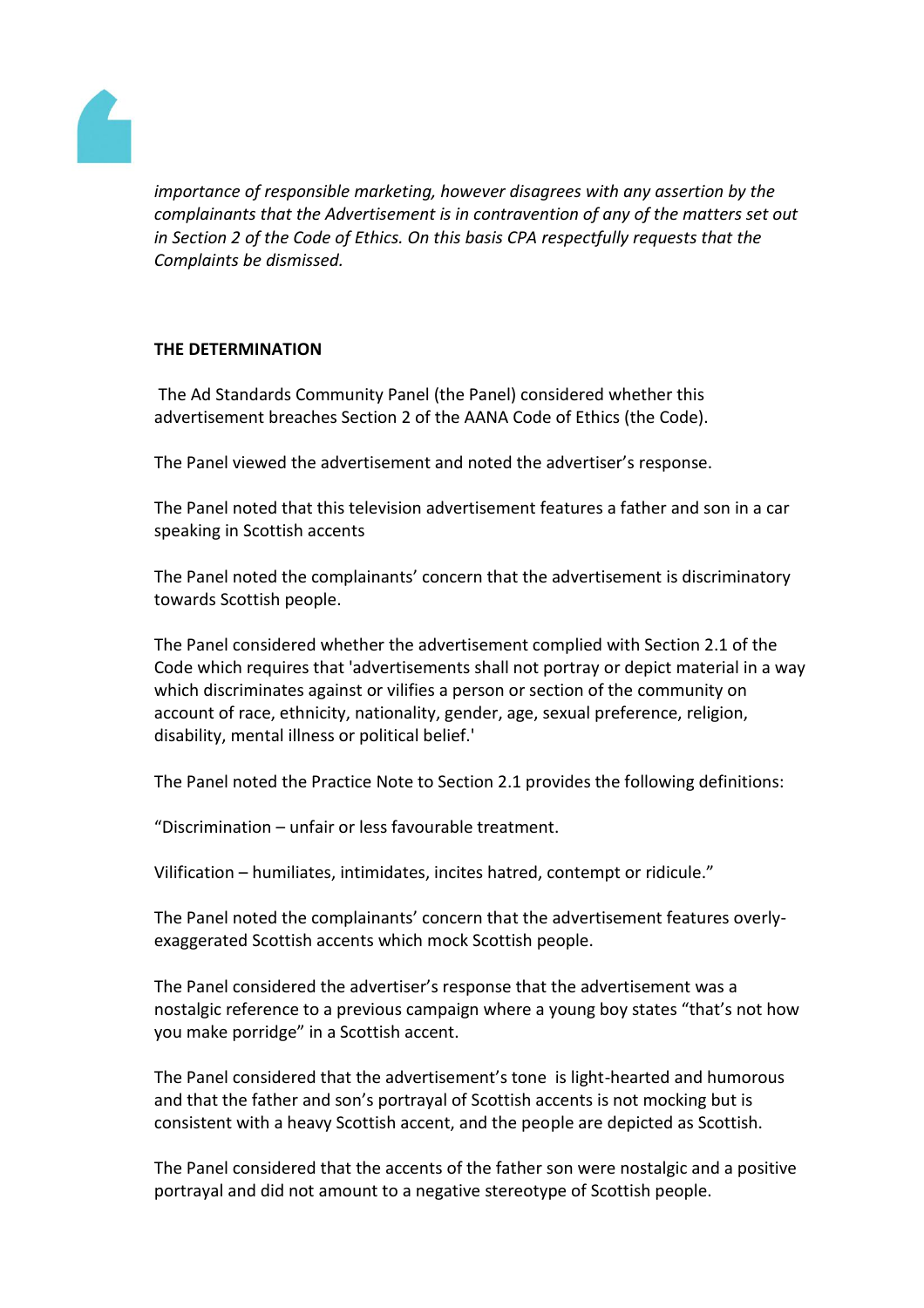

The Panel considered that the advertisement did not depict people receiving unfair or less favourable and did not humiliate, intimidate or incite hatred, contempt or ridicule a person or section of the community on the basis of nationality.

The Panel considered that the advertisement did not portray or depict material in a way which discriminates against or vilifies a person or section of the community on account of nationality and determined that the advertisement did not breach Section 2.1 of the Code.

Finding that the advertisement did not breach any other section of the Code the Panel dismissed the complaint.